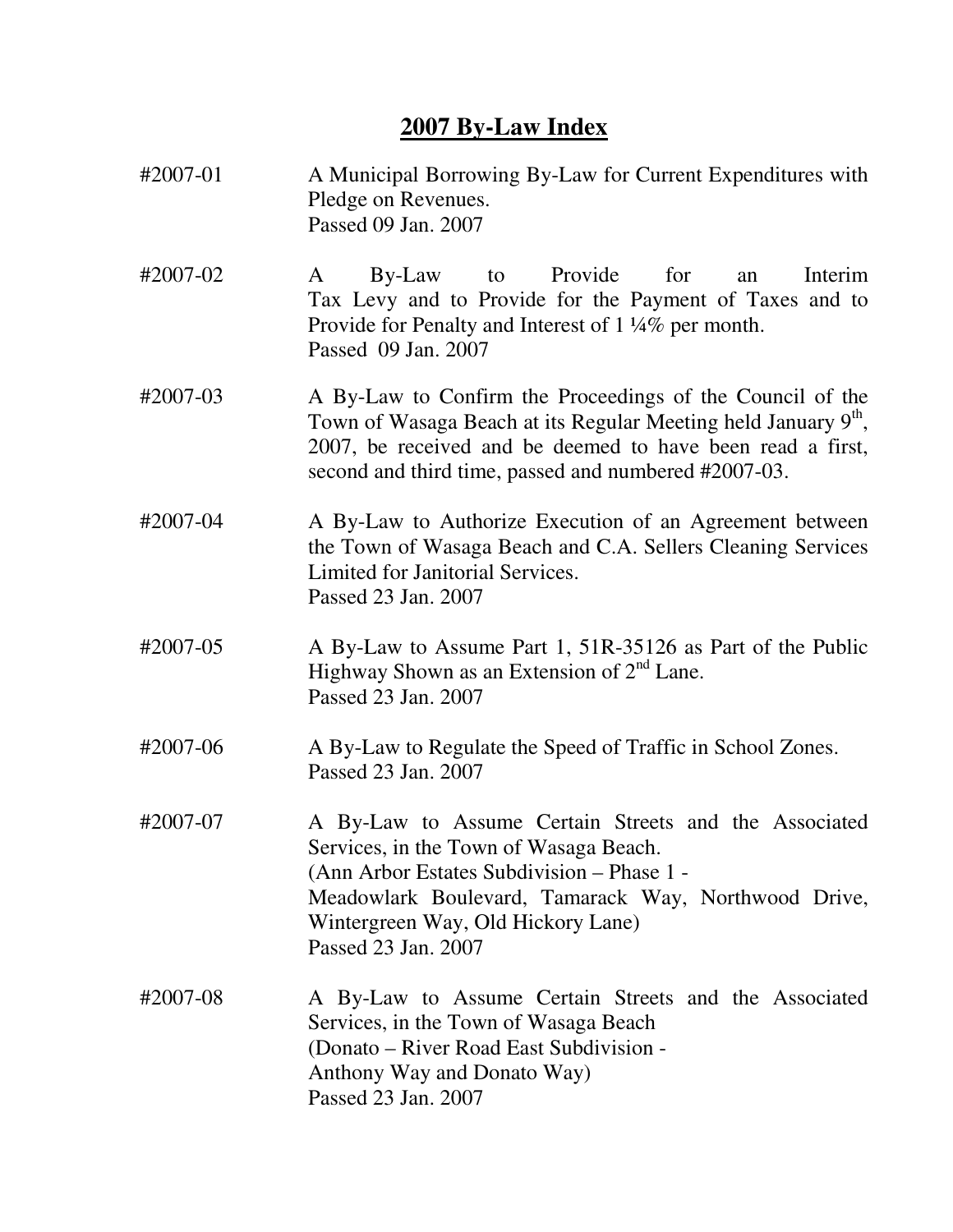## Page 2 – 2007 By-Law Index

| #2007-09 | A By-Law to Authorize the Submission of an Application to the<br>Ontario Infrastructure Projects Corporation ('OIPC') for<br>Funding from the Rural Infrastructure Investment Initiative for<br>New Eligible Capital Projects of the Corporation of the Town<br>of Wasaga Beach (The 'Municipality'); and to Approve the<br>Expenditure of Funds on said eligible Capital Projects.<br>Passed 23 Jan. 2007 |
|----------|------------------------------------------------------------------------------------------------------------------------------------------------------------------------------------------------------------------------------------------------------------------------------------------------------------------------------------------------------------------------------------------------------------|
| #2007-10 | A By-Law to Appoint a Treasurer for the Town of Wasaga<br>Beach.<br>(Lynn Morton)<br>Passed 23 Jan. 2007                                                                                                                                                                                                                                                                                                   |
| #2007-11 | A By-Law to Appoint a Committee of Adjustment and Delegate<br>the Authority for the Giving of Consents under Section 54 of<br>The Planning Act.<br>(Lance Robertson, Ray Mickevicius, Art Sigouin, Richard<br>Groh, Andy Ferguson) Expires Nov. 30, 2010<br>Passed 23 Jan. 2007                                                                                                                            |
| #2007-12 | A By-Law to Appoint the Wasaga Beach Public Library Board.<br>(Debra Capes, Cathy Poulter, Liz Sherman, Clair Poratto, Ken<br>Eady, Al Davidson, Dr. Colin Stone, Debbie Grant) Expires<br>Nov. 30, 2010<br>Passed 23 Jan. 2007                                                                                                                                                                            |
| #2007-13 | A By-Law to Appoint an Accessibility Advisory Committee.<br>(Carol Creary, Peggy McIntyre, Frank Nunnaro, Mark Rutttan,<br>Marilyn Douglas, Nancy Rogers, Ruth Madill, Martin<br>Campbell) Expires Nov. 30, 2010<br>Passed 23 Jan. 2007                                                                                                                                                                    |
| #2007-14 | A By-Law to Appoint the River Resources Committee.<br>(Bob Wills, David Wilde, Jack Kitson, Chuck Dali, Eddie<br>March, David Arsenault, Rob Brockwell) Expires Nov. 30,<br>2010<br>Passed 23 Jan. 2007                                                                                                                                                                                                    |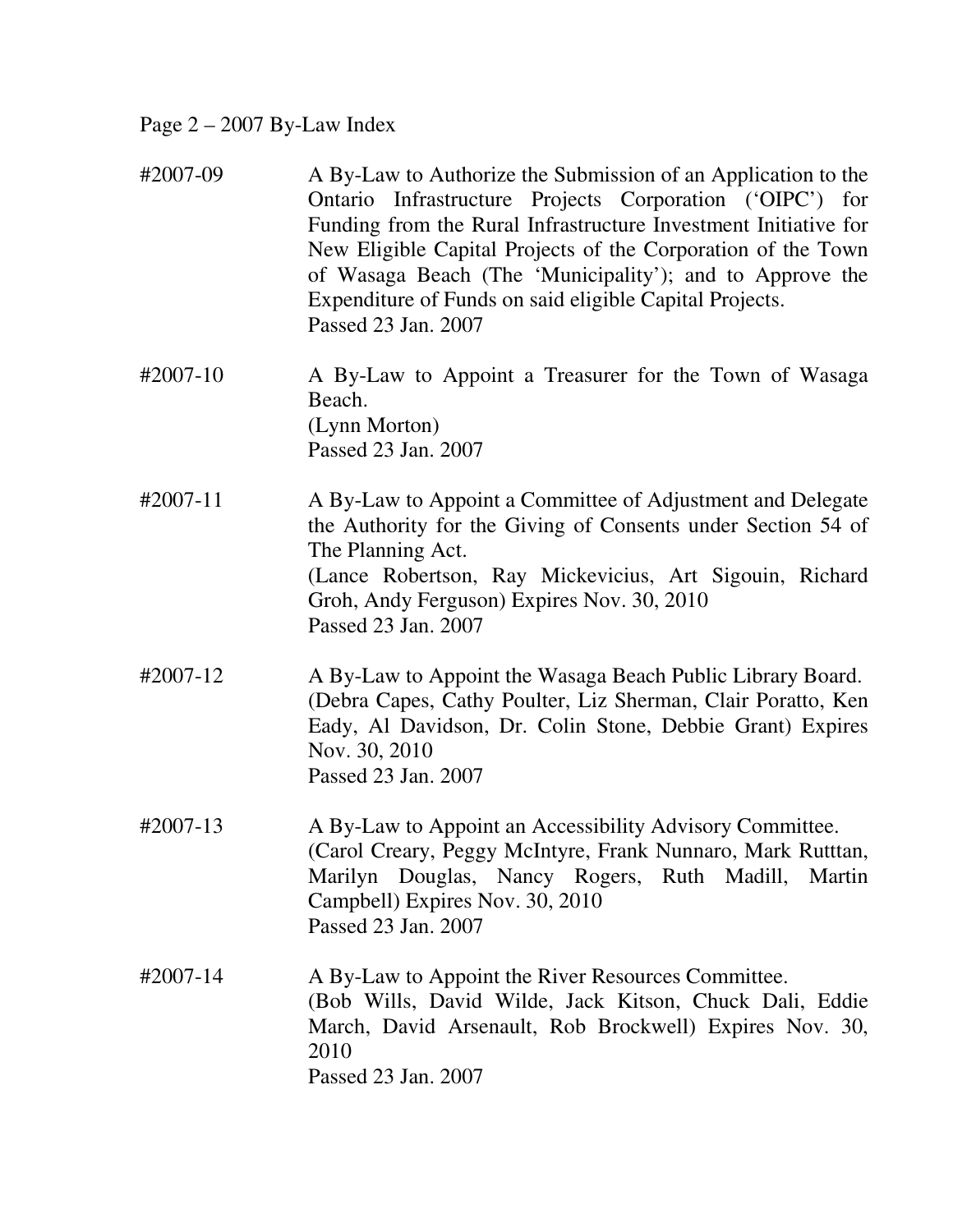Page 3 – 2007 By-Law Index

| #2007-15 | A By-Law to Appoint a Property Standards Committee.<br>(Marie Harding, Michael Fenwick, Doug Vitali, Mark Ruttan,<br>William Trezise) – 4 Year Term<br>Passed 23 Jan. 2007                                                                                                                                                          |
|----------|-------------------------------------------------------------------------------------------------------------------------------------------------------------------------------------------------------------------------------------------------------------------------------------------------------------------------------------|
| #2007-16 | A By-Law to Confirm the Proceedings of the Council of the<br>Town of Wasaga Beach at its Regular Meeting held Tuesday,<br>January $23rd$ , 2007.                                                                                                                                                                                    |
| #2007-17 | A By-Law to Amend By-Law 2003-60, Town of Wasaga<br>Beach.<br>(Building Height)<br>Passed 13 Feb. 2007                                                                                                                                                                                                                              |
| #2007-18 | A By-Law to Deem Parts of Plan 669, Town of Wasaga Beach,<br>Not To Be a Registered Plan of Subdivision for the Purpose of<br>The Planning Act, R.S.O. 1990, C.P. 13, S.50(3).<br>(Sylvan Ave. & Shorelane – Nonis)<br>Passed 13 Feb. 2007                                                                                          |
| #2007-19 | A By-Law to Authorize Execution of an Agreement between<br>the Town of Wasaga Beach and 2069718 Ontario Limited<br>(Baywood Homes) to Release a Municipal Servicing Easement<br>from Lands described as Parts $5,6,7,9,10$ , 50 and 55, Plan 51R-<br>22127 and Part 1, Plan 51R-22134.<br>(Marlwood Condo's)<br>Passed 13 Feb. 2007 |
| #2007-20 | A By-Law to Authorize Execution of an Agreement between<br>the Town of Wasaga Beach and 2069718 Ontario Limited<br>(Baywood Homes) and Marlwood Golf and Country Club Inc.<br>to address the overland flow of storm water across lands owned<br>by Marlwood Golf and Country Club Inc.<br>(Marlwood Condo's)                        |

Passed 13 Feb. 2007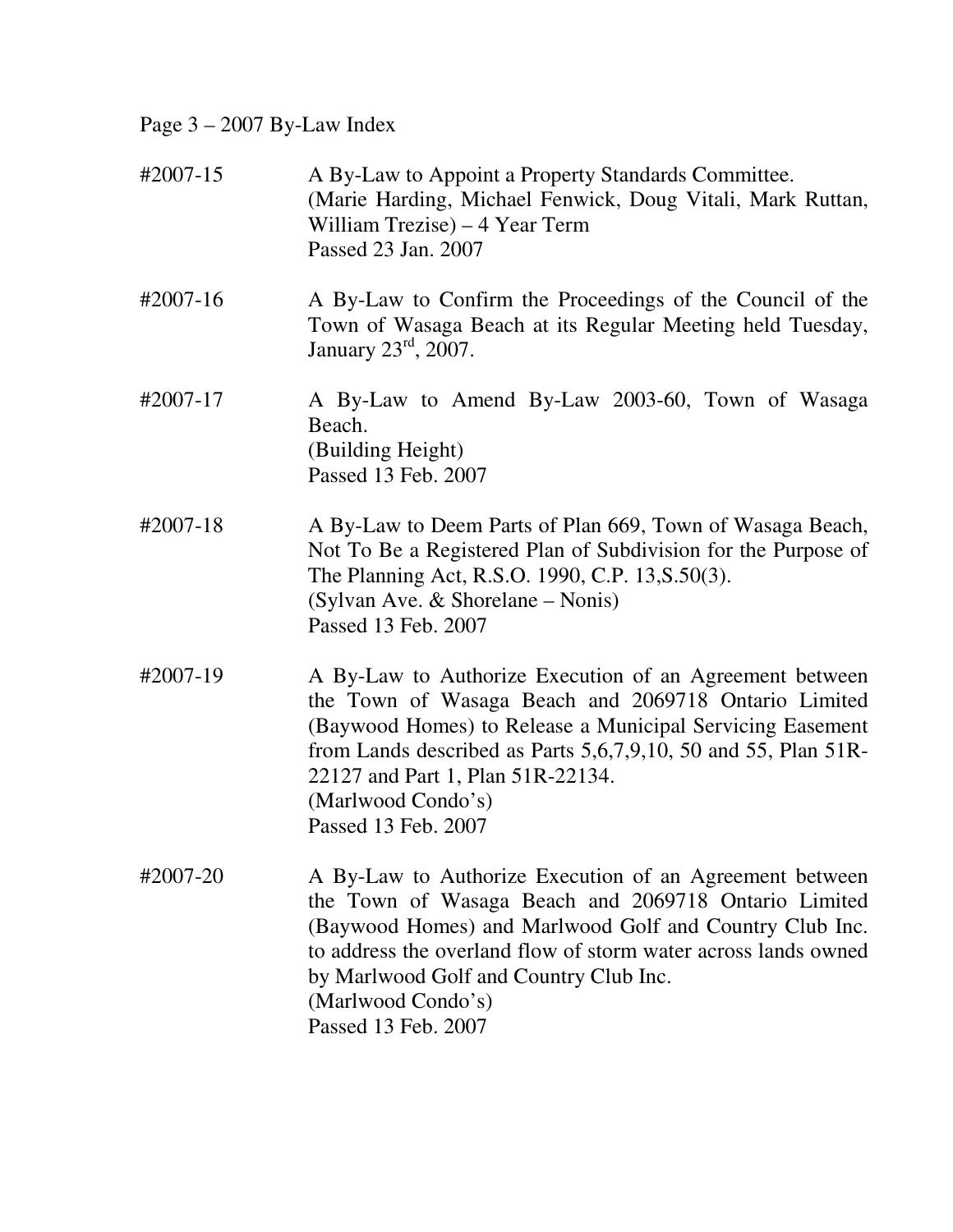Page 4 – 2007 By-Law Index

| #2007-21 | A By-Law to Establish Remuneration Rates for Members of<br>Council.<br>Passed 13 Feb. 2007                                                                                                                                                                  |
|----------|-------------------------------------------------------------------------------------------------------------------------------------------------------------------------------------------------------------------------------------------------------------|
| #2007-22 | A By-Law to Implement the Results of the Job Evaluation/Pay<br>Equity Study.<br>Passed 13 Feb. 2007                                                                                                                                                         |
| #2007-23 | A By-Law to Confirm the Proceedings of the Council of the<br>Corporation of the Town of Wasaga Beach at its Regular<br>Meeting held Tuesday, February 13 <sup>th</sup> , 2007.                                                                              |
| #2007-24 | A By-Law to Change the Name of Certain Streets in the Town<br>of Wasaga Beach.<br>(Christy Drive; Jack Street)<br>Passed 13 March 2007                                                                                                                      |
| #2007-25 | A By-Law to Permanently Close a Highway and to Authorize<br>the Conveyance of Certain Lands within the Town of Wasaga<br>Beach.<br>(Northwood Drive – Baywood Homes – Habitat for Humanity)<br>Passed 13 March 2007                                         |
| #2007-26 | A By-Law to Authorize Execution of the Agreement for the<br>Provision of 9-1-1 CERB Services.<br>Passed 13 March 2007                                                                                                                                       |
| #2007-27 | A By-Law to Designate the Date on Which a 'Reduced Load<br>Period' shall Start and End in the Town of Wasaga Beach.<br>(March $14^{th}$ to April $30^{th}$ )<br>Passed 13 March 2007                                                                        |
| #2007-28 | A By-Law to Amend By-Law #2003-60 with respect to Part<br>Lot 22, Concession 10, Part 1,2,3 and 4, 51R-34785 and Part 1,<br>51R-32439, Town of Wasaga Beach, County of Simcoe.<br>(Lifting of the 'H' – Optima Homes – Earl Street)<br>Passed 13 March 2007 |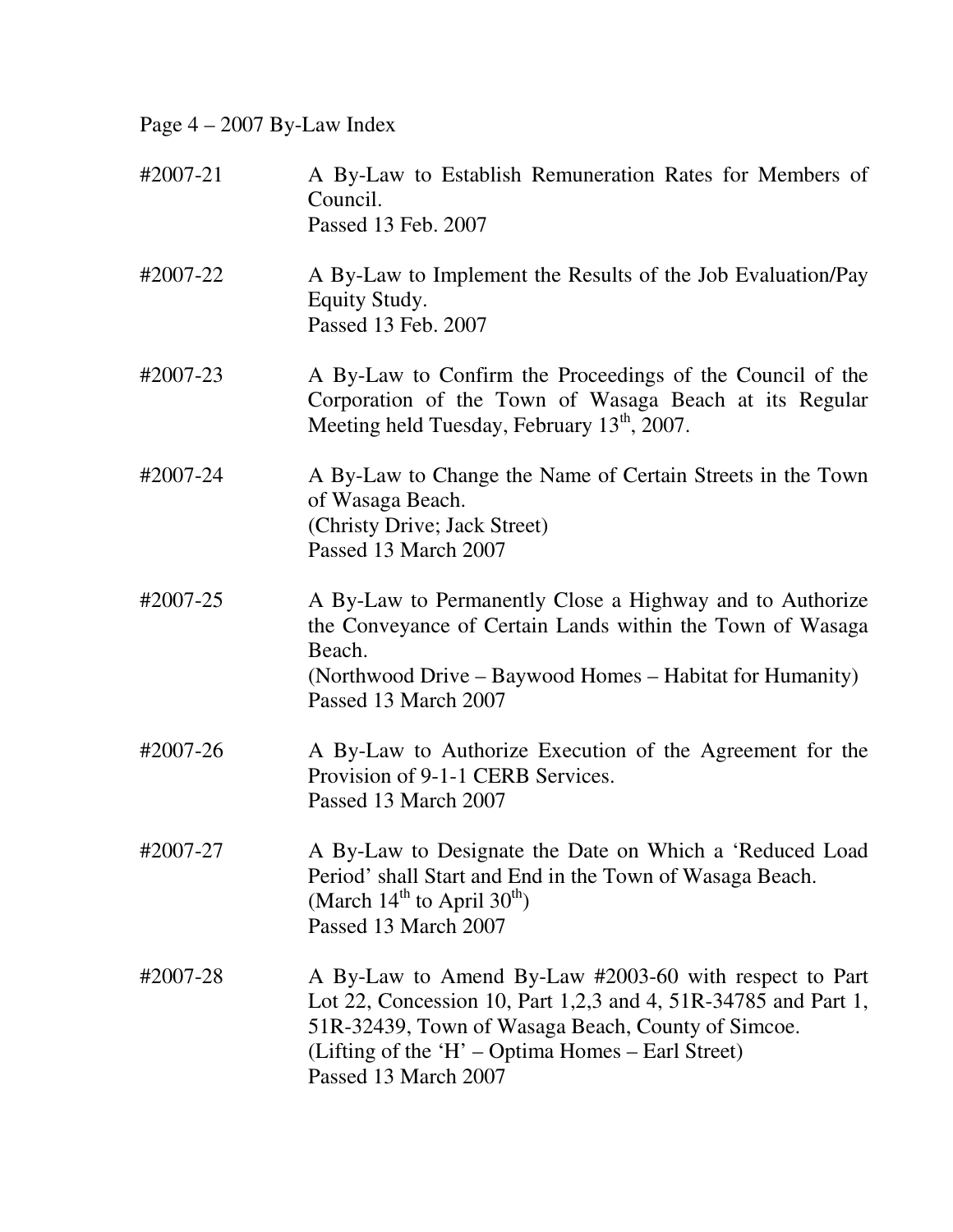Page 5 – 2007 By-Law Index

| #2007-29 | A By-Law to Confirm the Proceedings of the Council of the<br>Corporation of the Town of Wasaga Beach at its Regular<br>Meeting held Tuesday, March 13, 2007.                                                                                                       |
|----------|--------------------------------------------------------------------------------------------------------------------------------------------------------------------------------------------------------------------------------------------------------------------|
| #2007-30 | A By-Law to Adopt the 2007 Municipal Operating and Capital<br>Budget and the Four-Year Capital Forecast.<br>Passed 27 March 2007                                                                                                                                   |
| #2007-31 | A By-Law for the Operation of the Wasaga Beach Cemetery.<br>Passed 27 March 2007                                                                                                                                                                                   |
| #2007-32 | A By-Law to Authorize Execution of an Agreement between<br>the Town of Wasaga Beach and Copper Beach Landscaping for<br>the Provision of Green Space Coordinator Services.<br>(Tara Jaeger)<br>Passed 27 March 2007                                                |
| #2007-33 | A By-Law to Amend By-Law #2003-60 with respect to Part of<br>Lot 24, Concession 9 (Geographic Twp. of Flos) Town of<br>Wasaga Beach, County of Simcoe.<br>(Wasaga Country Life – Phase 4B)<br>Passed 27 March 2007                                                 |
| #2007-34 | A By-Law to Amend By-Law #2003-60 with respect to Part of<br>Lot 2, Concession 15, (Geographic of Sunnidale) Town of<br>Wasaga Beach, County of Simcoe.<br>(Pine Valley Phase IV-41 <sup>st</sup> Street)<br>Passed 27 March 2007                                  |
| #2007-35 | A By-Law to Deem Parts of Plan 930, Town of Wasaga Beach,<br>Not To Be a Registered Plan of Subdivision for the Purpose of<br>The Planning Act R.S.O. 1990, C.P. 13, S.50(3).<br>(Munro – Lot 55 & 56, Plan 930; Marilyn & Constance Blvd)<br>Passed 27 March 2007 |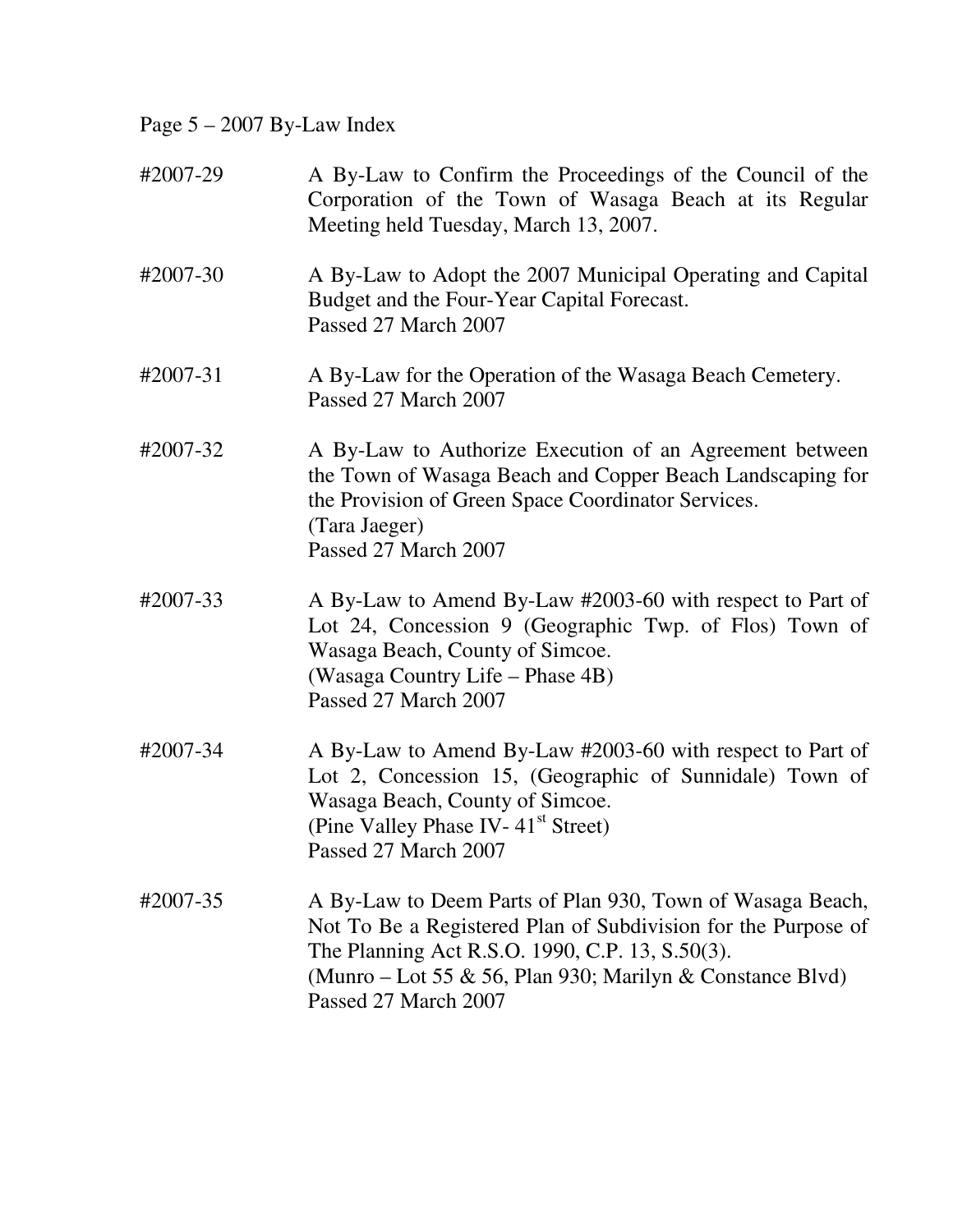Page 6 – 2007 By-Law Index

| #2007-36 | A By-Law to Authorize Execution of the Agreement for the<br>Provision of Funding for Commemoration and Celebration of<br>the War of 1812 Bicentennial<br>Passed 27 March 2007                                    |
|----------|------------------------------------------------------------------------------------------------------------------------------------------------------------------------------------------------------------------|
| #2007-37 | A By-Law to Authorize Execution of an Agreement between<br>the Town of Wasaga Beach and Great West Life Assurance<br>Company for the Provision of Group Benefits Insurance.<br>Passed 27 March 2007              |
| #2007-38 | A By-Law to Licence, Regulate and Govern Businesses Carried<br>on within the Municipality. (Rescinded #2005-86)<br>Passed 27 March 2007                                                                          |
| #2007-39 | A By-Law to Confirm the Proceedings of the Council of the<br>Corporation of the Town of Wasaga Beach at its Meeting held.<br>Tuesday, 27 March 2007                                                              |
| #2007-40 | A By-Law to Permanently Close a Highway and to authorize<br>the conveyance of Certain Lands within the Town of Wasaga<br>Beach.<br>(Habitat for Humanity – Northwood Drive)<br>Passed 10 April 2007              |
| #2007-41 | A By-Law to Provide for the Numbering of Buildings<br>Passed 10 April 2007                                                                                                                                       |
| #2007-42 | A By-Law to Amend Zoning By-Law #2003-60, Town of<br>Wasaga Beach Zoning By-Law<br>(Large Commercial Parking Requirements)<br>Passed 10 April 2007                                                               |
| #2007-43 | A By-Law to Amend By-Law #2003-60 with respect to Part of<br>Lot 26, Concession 9, (Geographic Twp. of Flos), Town of<br>Wasaga Beach, County of Simcoe.<br>(Parkbridge – Georgian Glen)<br>Passed 10 April 2007 |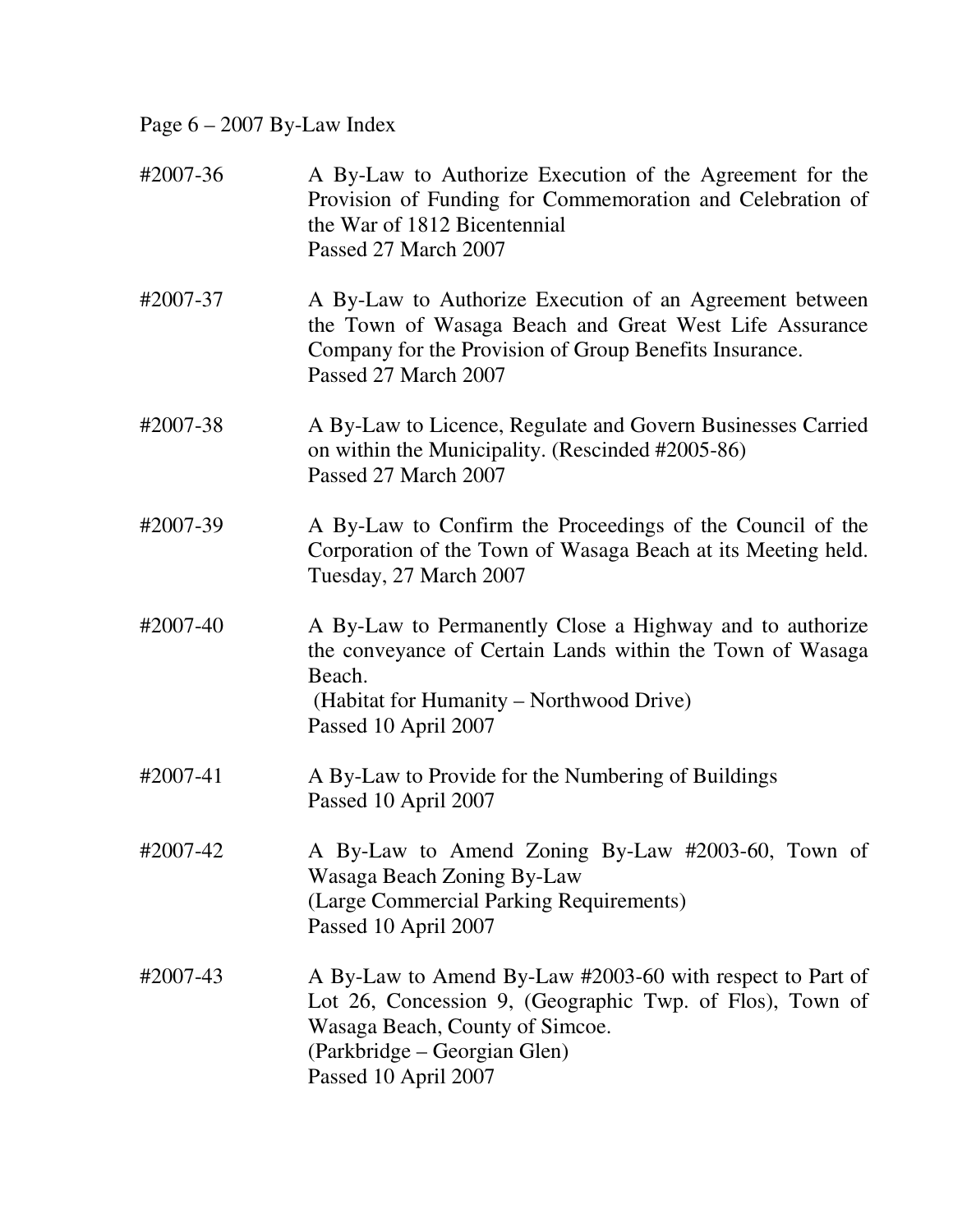## Page 7 – 2007 By-Law Index

| #2007-44 | A By-Law to Amend By-Law #2003-60 with respect to Part of<br>Lot 27, Concession 8, (Geographic Twp. of Flos) Town of<br>Wasaga Beach, County of Simcoe<br>(Berkely Homes – Westbury Road)<br>Passed 10 April 2007                                                                              |
|----------|------------------------------------------------------------------------------------------------------------------------------------------------------------------------------------------------------------------------------------------------------------------------------------------------|
| #2007-45 | A By-Law to Deem Part of Plan 532, Town of Wasaga Beach<br>Not To Be A Registered Plan of Subdivision for the Purpose of<br>The Planning Act, R.S.O. 1990, C.P. 13, S.50(3).<br>(D&L Investments – 962 Mosley St.)<br>Passed 10 April 2007                                                     |
| #2007-46 | A By-Law to Confirm the Proceedings of the Council of the<br>Corporation of the Town of Wasaga Beach at its Regular<br>Meeting held Tuesday, 10 April 2007.                                                                                                                                    |
| #2007-47 | A By-Law to Authorize Execution of an Agreement for<br>Poundkeeper Services.<br>(Abernant Veterinary Services)<br>Passed 24 April 2007                                                                                                                                                         |
| #2007-48 | A By-Law to Authorize Execution of an Agreement for Animal<br>Control Services.<br>(Everett Pilkey)<br>Passed 24 April 2007                                                                                                                                                                    |
| #2007-49 | A By-Law to Adopt Policies for Remunerations for Local<br><b>Boards</b><br>Statutory Authority; for Conferences,<br>having<br>Conventions and Seminar Attendance for Members of Council,<br>Department Heads and Staff, as well as a Policy for Allowable<br>Expenses.<br>Passed 24 April 2007 |
| #2007-50 | A By-Law to Authorize an Encroachment Agreement.<br>(Carruthers Davidson Funeral Home – Pylon Sign – 509 River<br>Road West)<br>Passed 24 April 2007                                                                                                                                           |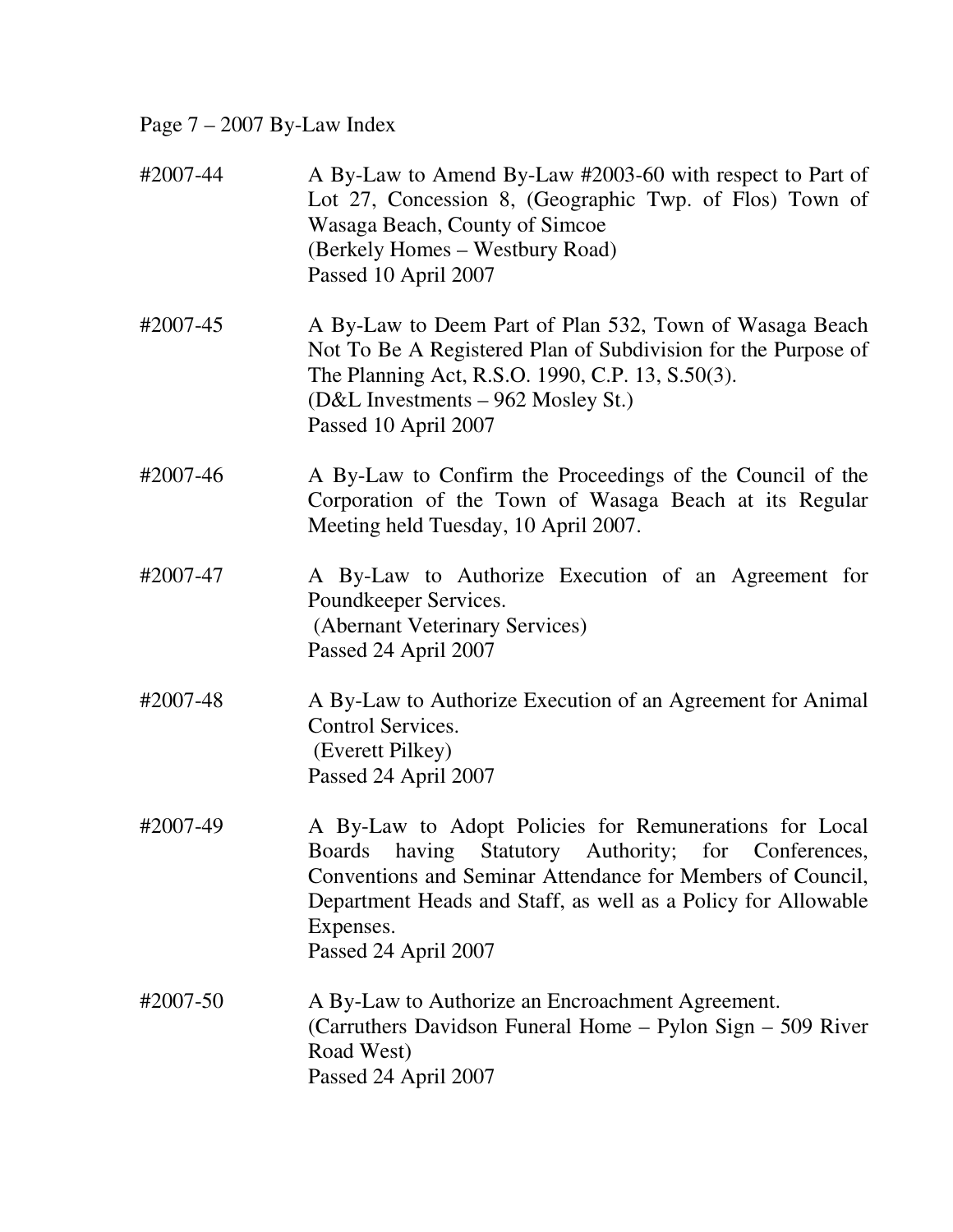Page 8 – 2007 By-Law Index

| #2007-51 | A By-Law to Amend By-Law #2003-60 with respect to Lot 22,<br>Plan 758, Town of Wasaga Beach, County of Simcoe.<br>(Nicoletta - 217 Knox Road East)<br>Passed 24 April 2007                                                                                                                                                                               |
|----------|----------------------------------------------------------------------------------------------------------------------------------------------------------------------------------------------------------------------------------------------------------------------------------------------------------------------------------------------------------|
| #2007-52 | A By-Law to Confirm the Proceedings of the Council of the<br>Corporation of the Town of Wasaga Beach at its Regular<br>Meeting held Tuesday, April 24 <sup>th</sup> , 2007.                                                                                                                                                                              |
| #2007-53 | A By-Law to Amend By-Law #2003-60 with respect to Part of<br>Lot 2, Plan1699 and Part of Lots 85, 86 & 87, Plan 1695, Town<br>of Wasaga Beach, County of Simcoe.<br>(Marocco – Lift 'H' 45 <sup>th</sup> Street Commercial Phase)<br>Passed 8 May 2007                                                                                                   |
| #2007-54 | A By-Law to Amend Schedule 'A' of By-Law #81-04 being a<br>By-Law to Designate Through Streets.<br>(Ramblewood Dr. $-58^{th}$ St. S.)<br>Passed 8 May 2007                                                                                                                                                                                               |
| #2007-55 | A By-Law to Set the 2007 Tax Rates and to Levy Taxes for the<br>Year 2007.<br>Passed 8 May 2007                                                                                                                                                                                                                                                          |
| #2007-56 | A By-Law to Appoint Municipal Law Enforcement Officers<br>(Cameron R. Castator, Brittany J. Kellington, Valeria M.<br>Hayduk, Albert A.W. Chapple, Amanda I. Farrell, Douglas J.A.<br>Humphries, Vilosheni Reddy, Adam J. Store, Timothy T.<br>Kukkonen, Brian D. Casey, Bradley J. Smith, Matthew J.R.<br>Neil and Connie A. Ward)<br>Passed 8 May 2007 |
| #2007-57 | A By-Law to Confirm the Proceedings of the Council of the<br>Corporation of the Town of Wasaga Beach at its Regular<br>Meeting held Tuesday, May 8 <sup>th</sup> , 2007.                                                                                                                                                                                 |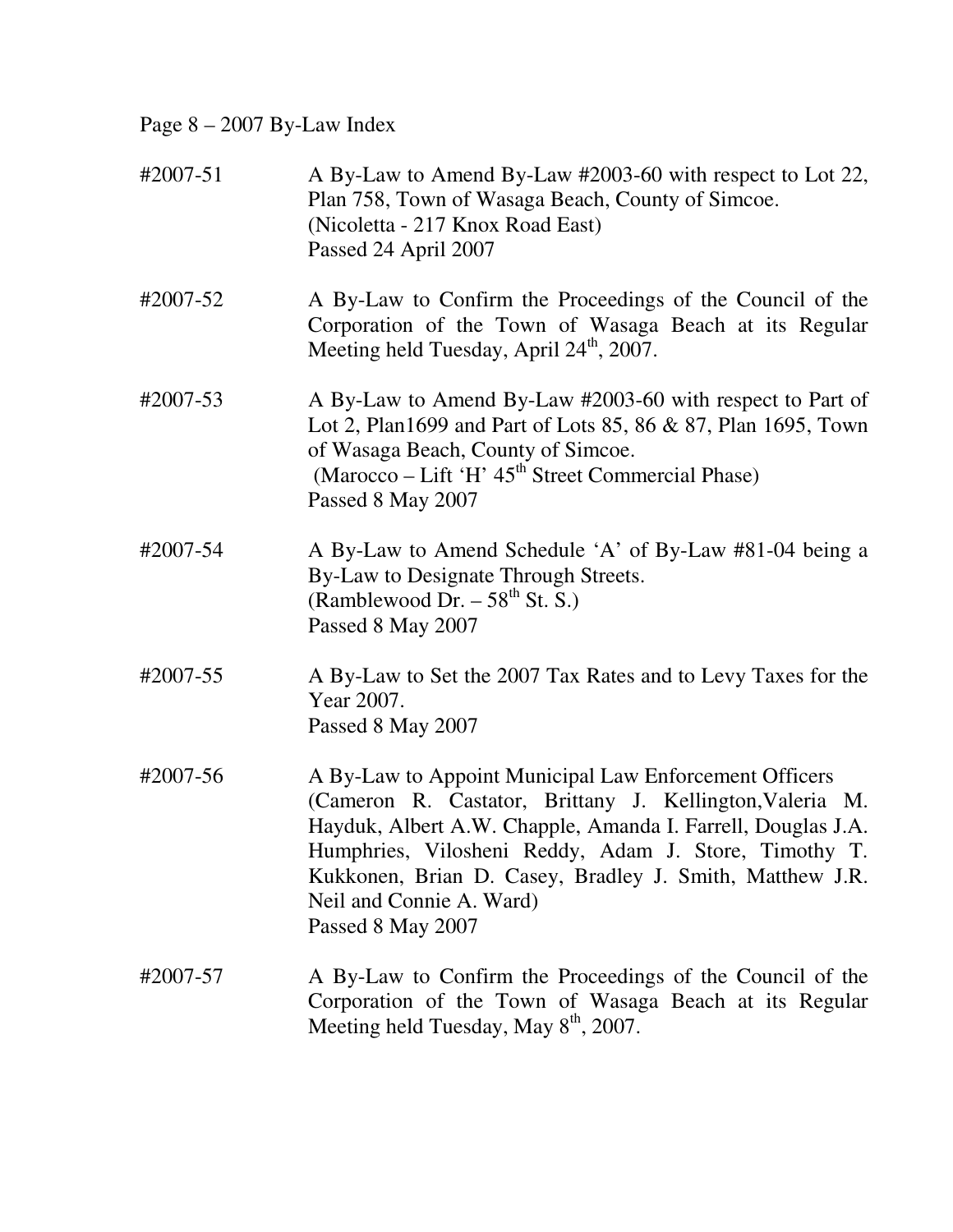## Page 9 – 2007 By-Law Index

- **#**2007-58 A By-Law to Amend By-Law #2003-60 with respect to Part of Lot 1, Concession 15, (Geographic Township of Sunnidale), Part 2, Reference Plan 51R-30556, Town of Wasaga Beach, County of Simcoe **(Canadian Tire – Mark's Work Warehouse – Lift 'H' –**  $45<sup>th</sup>$  **St.** S.) Passed 15 May 2007
- #2007-59 A By-Law to Confirm the Proceedings of the Council of the Corporation of the Town of Wasaga Beach at its Regular Meeting held Tuesday, May 15, 2007.
- #2007-60 A By-Law to Designate 'Beck Square' as a Property of Cultural Heritage, Value and Interest. Passed 22 May 2007
- #2007-61 A By-Law to Deem Parts of Plan 1369, Town of Wasaga Beach, Not To Be A Registered Plan of Subdivision for the Purpose of The Planning Act, R.S.O 1990, C.P. 13, S.50(3). (Maime Avenue – Kakoshke) Passed 22 May 2007
- #2007-62 A By-Law to Authorize Execution of an Agreement between the Ministry of Transportation and the Town of Wasaga Beach for Intersection and Highway Improvements at Highway 26 and Ramblewood Drive. Passed 22 May 2007
- #2007-63 A By-Law to Confirm the Proceedings of the Council of the Corporation of the Town of Wasaga Beach at its Regular Meeting held Tuesday, May 22, 2007.
- #2007-64 A By-Law to Regulate 'Open Fires'. Passed 12 June 2007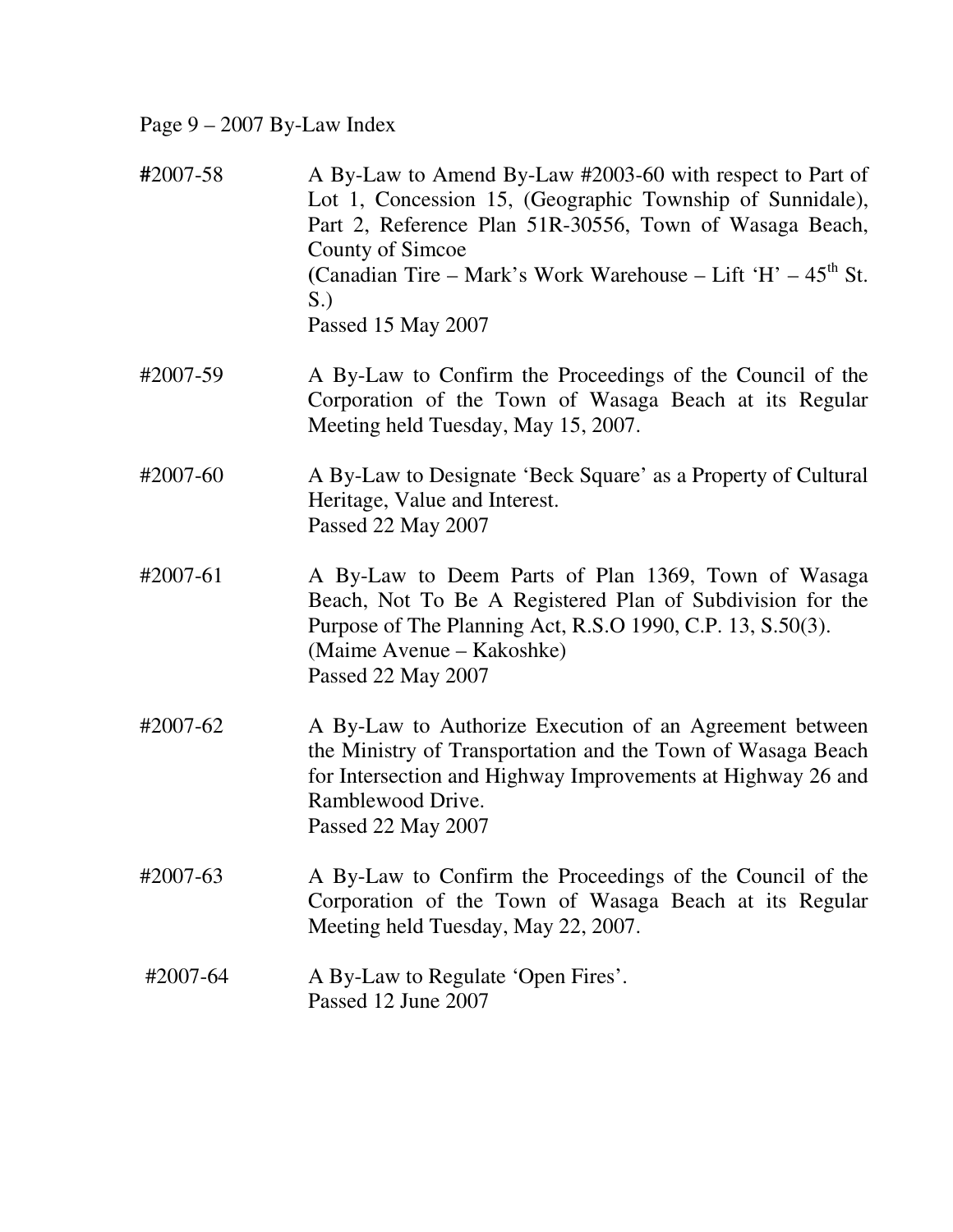Page 10 – 2007 By-Law Index

| #2007-65 | A By-Law to amend By-Law #2003-60, Town of Wasaga<br>Beach Zoning By-Law.<br>(Disabled Persons Vehicle Parking)<br>Passed 26 June 2007                                                                                           |
|----------|----------------------------------------------------------------------------------------------------------------------------------------------------------------------------------------------------------------------------------|
| #2007-66 | A By-Law to Amend By-Law #2003-60 with respect to Part of<br>Lot 6, Concession 16, Parts 2,3, and 4, Plan 51R-25393, Town<br>of Wasaga Beach, County of Simcoe.<br>(1926 River Road West – Mary Picard)<br>Passed 12 June 2007   |
| #2007-67 | A By-Law to Amend By-Law #2003-60 with respect to South<br>Part Lots 7, 8, 9 and Lot 10, Plan 800, Town of Wasaga Beach,<br>County of Simcoe.<br>$(9180$ Hwy 26 – Dempster – Evans)<br>Passed 12 June 2007                       |
| #2007-68 | A By-Law to Amend By-Law #2003-60 with respect to Part<br>Lots 1-6 and 10-11, Registered Plan 814, Town of Wasaga<br>Beach, County of Simcoe.<br>(Aqua Beach – 400 Coastline Drive – Sceptre)<br>Passed 12 June 2007             |
| #2007-69 | A By-Law to Deem Parts of Plan 760, Town of Wasaga Beach,<br>Not To Be A Registered Plan of Subdivision for the Purpose of<br>The Planning Act, R.S.O. 1990, C.P. 13, S.50(3).<br>(Collia Deeming By-Law)<br>Passed 12 June 2007 |
| #2007-70 | A By-Law to Amend By-Law #2003-60 with respect to Lot 20,<br>Plan 608, Town of Wasaga Beach, County of Simcoe.<br>$(78.12^{\text{th}} \text{ Street} - \text{Hawkey} - \text{Zoning Correction})$<br>Passed 12 June 2007         |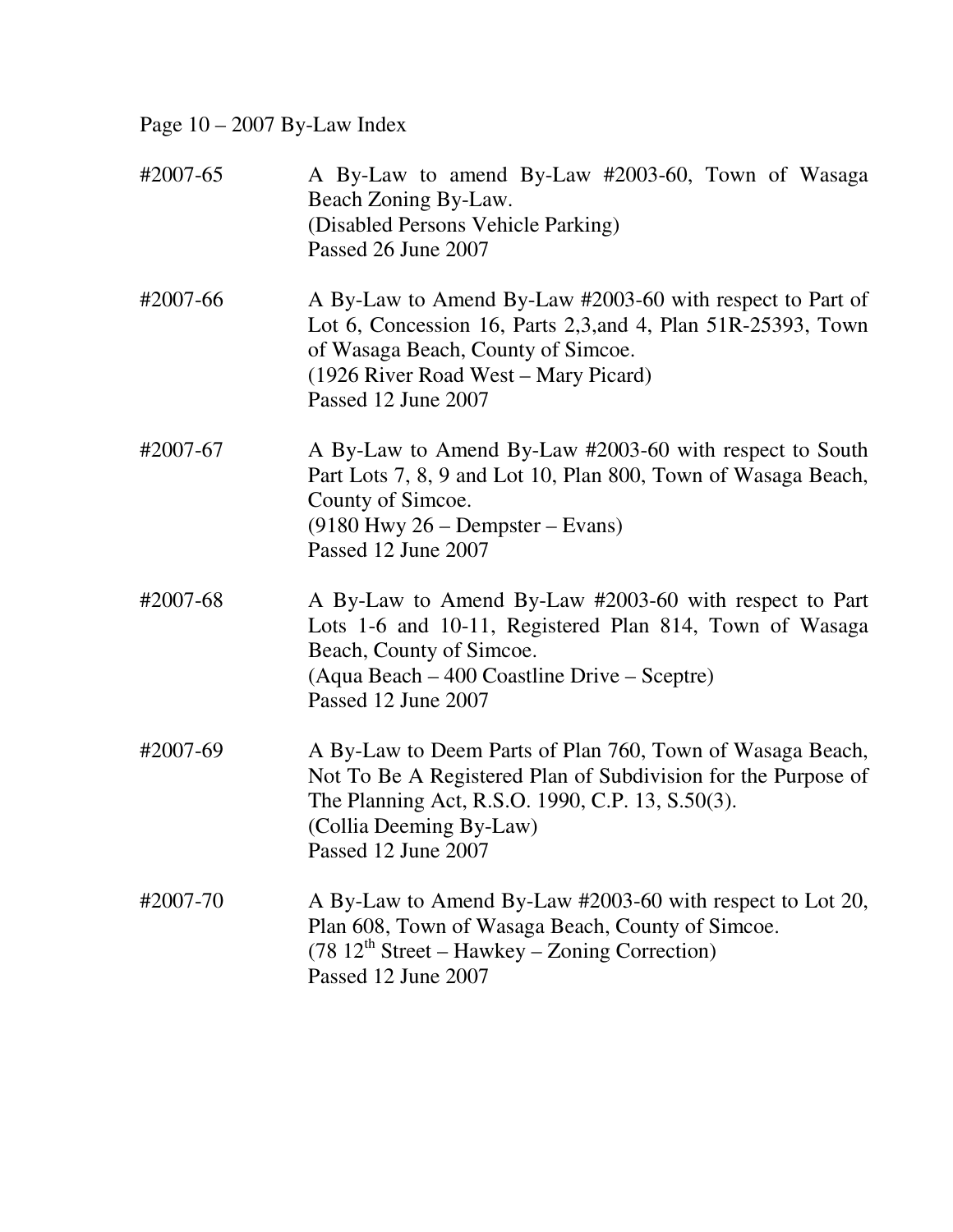Page 11 – 2007 By-Law Index

| #2007-71 | A By-Law to Amend By-Law #2003-60 with respect to Part 7,<br>51R-7684, Town of Wasaga Beach, County of Simcoe.<br>(Mosley St. – Blue Mountain Chrysler – mapping error<br>correction)<br>Passed 12 June 2007                               |
|----------|--------------------------------------------------------------------------------------------------------------------------------------------------------------------------------------------------------------------------------------------|
| #2007-72 | A By-Law to adopt an Amendment to the Official Plan of the<br>Town of Wasaga Beach.<br>$OPA \#9$<br>Passed 12 June 2007                                                                                                                    |
| #2007-73 | A By-Law to Amend By-Law #2003-60 with respect to Part<br>Lot 26, Concession 9, (Geographic Township of Flos), Town of<br>Wasaga Beach, County of Simcoe.<br>(Stonebridge, Block 4, - Hamount)<br>Passed 12 June 2007                      |
| #2007-74 | A By-Law to Confirm the Proceedings of the Council of the<br>Corporation of the Town of Wasaga Beach at its Regular<br>Meeting held Tuesday, June 12, 2007.                                                                                |
| #2007-75 | A By-Law to Authorize Execution of the Agreement for the<br>Funding for Services of a Consultant in the Creation of a<br>Comprehensive Tourism Strategy for the Town of Wasaga<br>Beach.<br>Passed 26 June 2007                            |
| #2007-76 | A By-Law to Regulate and Prohibit the Use of Motorized<br>Vehicles in Municipal Parks within the Town of Wasaga<br>Beach.<br>Passed 26 June 2007                                                                                           |
| #2007-77 | A By-Law to Authorize Execution of Agreements for the Use<br>of and Operation of Certain Lands as Part of the Municipal<br>Parking Lot System<br>(Dov Levy – 3 <sup>rd</sup> St. Parking Lot & 2 <sup>nd</sup> St.)<br>Passed 26 June 2007 |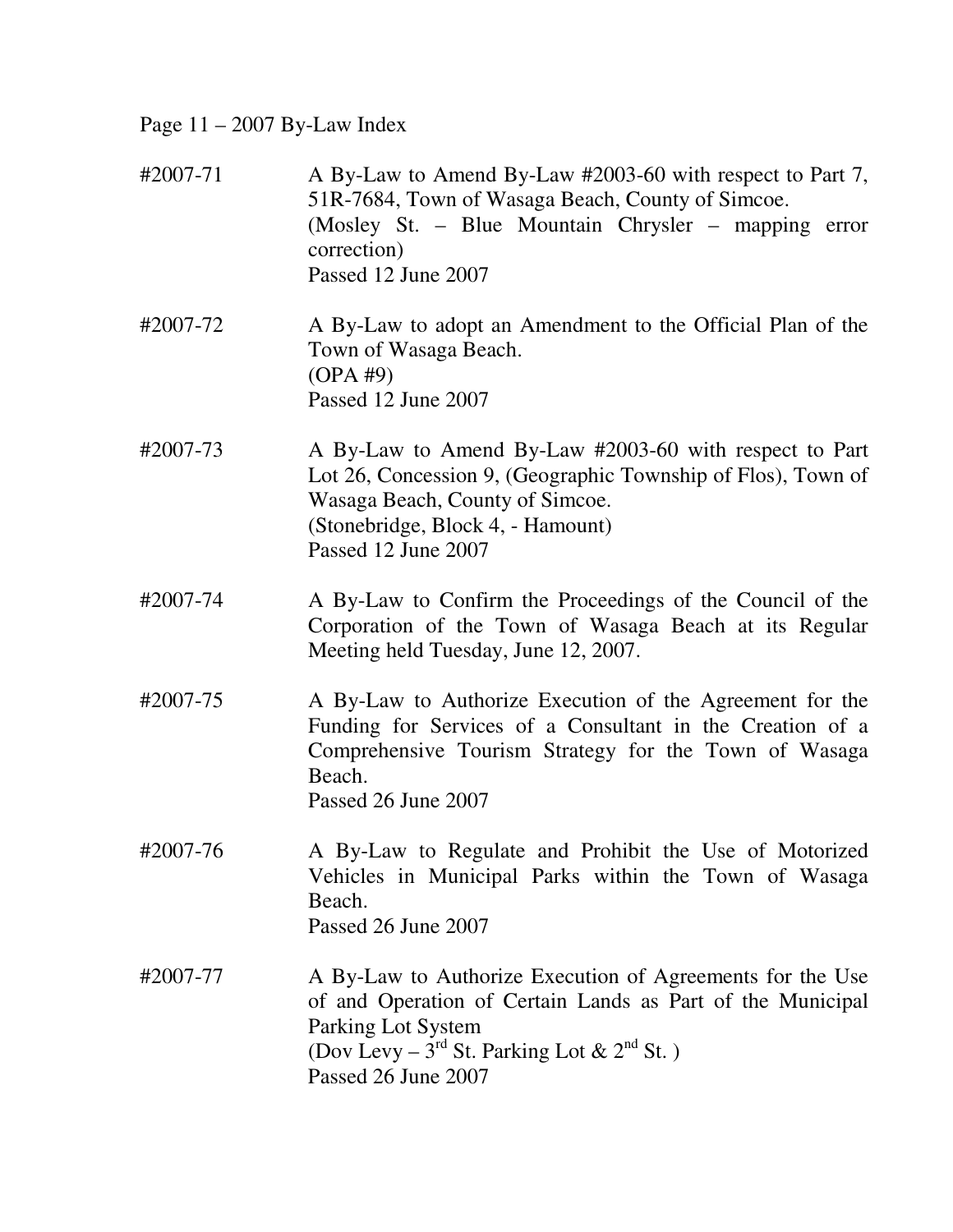Page 12 – 2007 By-Law Index

| #2007-78 | A By-Law to Confirm the Proceedings of the Council of the<br>Corporation of the Town of Wasaga Beach at its Regular<br>Meeting held Tuesday, June 26, 2007.                                                                                          |
|----------|------------------------------------------------------------------------------------------------------------------------------------------------------------------------------------------------------------------------------------------------------|
| #2007-79 | A By-Law to Establish a 40 Kilometer Per Hour Rate of Speed<br>for Motor Vehicles traveling on a portion of 39 <sup>th</sup> Street South.<br>Passed 31 July 2007                                                                                    |
| #2007-80 | A By-Law to Amend Schedule 'A' to By-Law #2005-12 being<br>a By-Law to Designate Parts of Highways as 'Community<br>Safety Zones'.<br>$(39th$ St. S. from Christopher to Mosley)<br>Passed 31 July 2007                                              |
| #2007-81 | A By-Law to Establish Development Charges for the<br>Corporation of the Town of Wasaga Beach.<br>Passed 31 July 2007 - Effective 1 October 2007                                                                                                      |
| #2007-82 | A By-Law to Authorize Execution of the Funding Agreement<br>under the Canada-Ontario Municipal Rural Infrastructure Fund<br>(COMRIF) Program, for the Asset Management program<br>(AMP) Project for the Town of Wasaga Beach.<br>Passed 31 July 2007 |
| #2007-83 | A By-Law to Authorize Execution of a Lease Agreement<br>between the Town of Wasaga Beach and the Wasaga Beach<br>Chamber of Commerce for the property and premises at 550<br>River Road West.<br>Passed 31 July 2007                                 |
| #2007-84 | A By-Law to Amend By-Law #2003-60 with respect to part Lot<br>50 and Lots 51-54, Registered Plan 1033, Town of Wasaga<br>Beach.<br>(Tenaglia – Mosley Street)<br>Passed 31 July 2007                                                                 |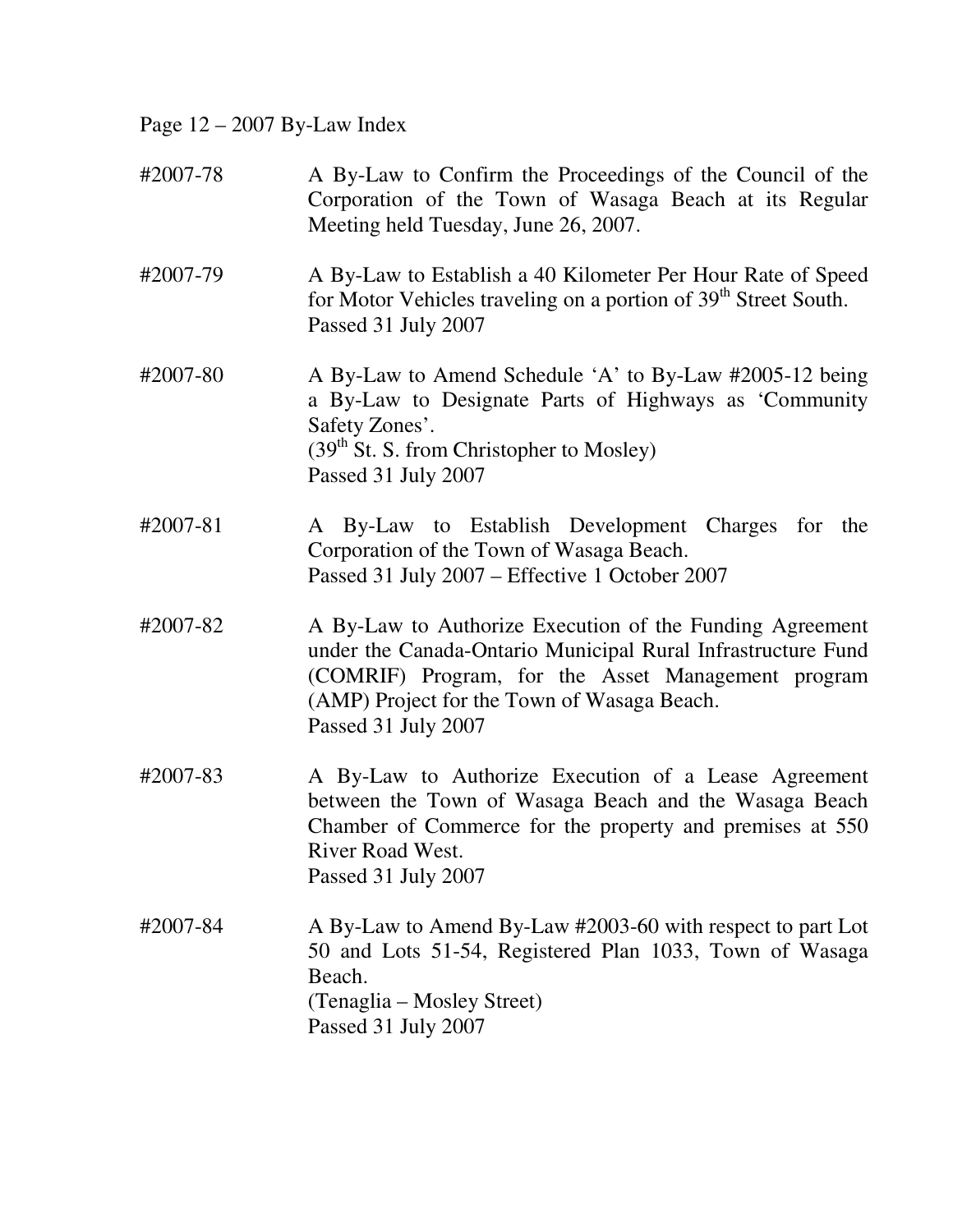Page 13 – 2007 By-Law Index

| #2007-85 | A By-Law to Amend By-Law #2003-60, Town of Wasaga<br>Beach Zoning By-Law.<br>(Parking of Special Vehicles)<br>Passed 31 July 2007                                                                                                               |
|----------|-------------------------------------------------------------------------------------------------------------------------------------------------------------------------------------------------------------------------------------------------|
| #2007-86 | A By-Law to Appoint a Municipal Law Enforcement and<br>Property Standards Officer.<br>(Ann Adams)<br>Passed 31 July 2007                                                                                                                        |
| 2007-87  | A By-Law to Authorize Execution of an Agreement between<br>the Town of Wasaga Beach and Beachfront Developments Inc.<br>for the Purchase and Operation of Garbage and Recycling Bins.<br>Passed 31 July 2007                                    |
| #2007-88 | A By-Law to Confirm the Proceedings of the Council of the<br>Corporation of the Town of Wasaga Beach at its Regular<br>Meeting held Tuesday, July 31, 2007.                                                                                     |
| #2007-89 | A By-Law to Authorize the Conveyance/Exchange of Certain<br>Lands within the Town of Wasaga Beach.<br>(Molella – Westbury Rd./Leslie Ann Dr.)<br>Passed 28 August 2007                                                                          |
| #2007-90 | A By-Law to Authorize Execution of a Funding Agreement<br>between the Town of Wasaga Beach and Green Streets Canada<br>'Tree Canada' for a Tree Planting Program.<br>Passed 28 August 2007                                                      |
| #2007-91 | A By-Law to Amend By-Law #2007-11 Being a By-Law to<br>Appoint a Member to the Committee of Adjustment and<br>Delegate the Authority for the Giving of Consents Under<br>Section 53 of The Planning Act.<br>(Ken Eady)<br>Passed 28 August 2007 |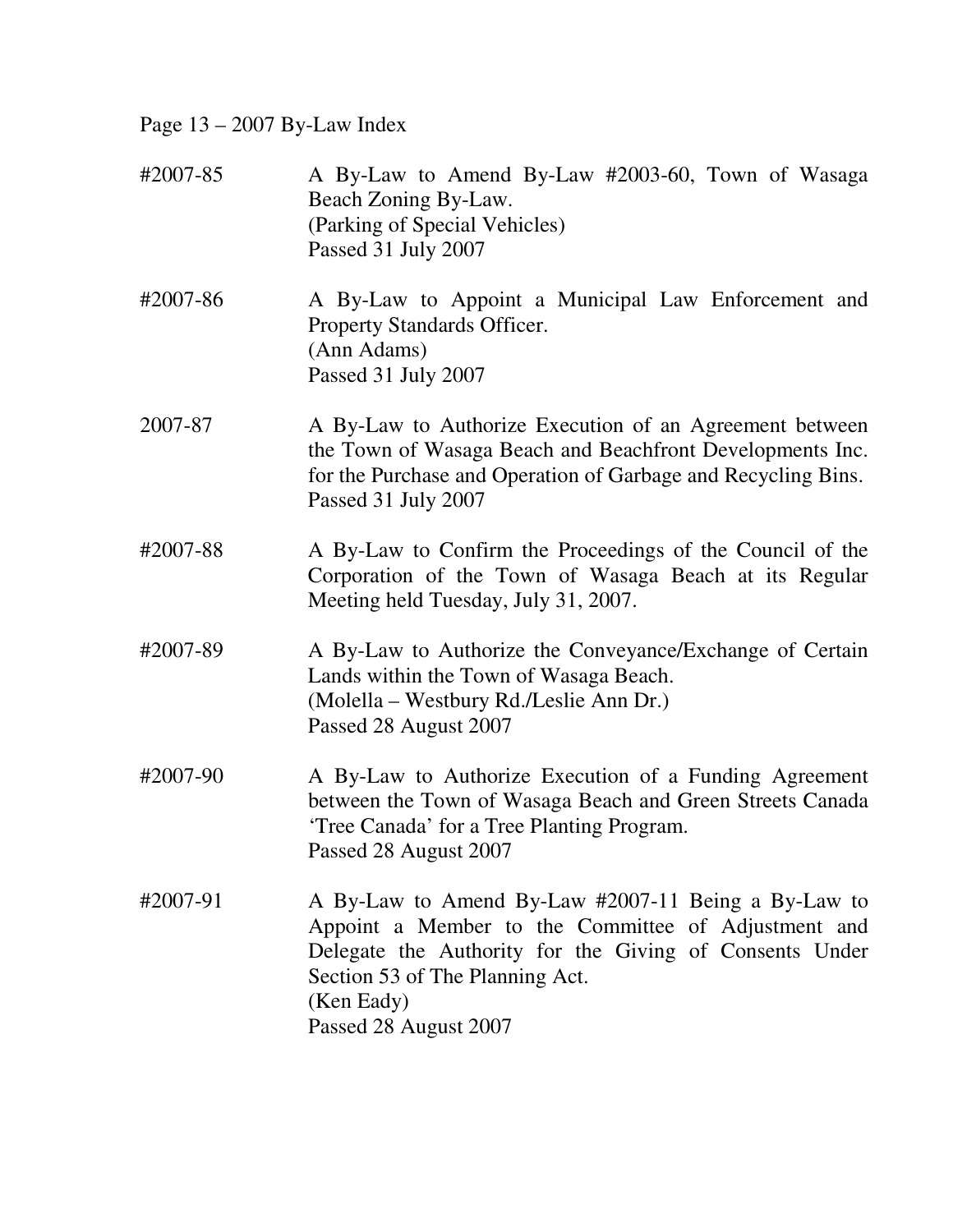| Page 14  |                                                                                                                                                                                                                                                       |
|----------|-------------------------------------------------------------------------------------------------------------------------------------------------------------------------------------------------------------------------------------------------------|
| #2007-92 | A By-Law to Appoint the Wasaga Beach Public Library Board<br>and to Amend By-Law #2007-12.<br>(Colin MacKinnon)<br>Passed 28 August 2007                                                                                                              |
| #2007-93 | A By-Law to Confirm the Proceedings of the Council of the<br>Corporation of the Town of Wasaga Beach at its Regular<br>Meeting held Tuesday, August 28 <sup>th</sup> , 2007.                                                                          |
| #2007-94 | A By-Law to Adopt Amendment #10 to the Official Plan of the<br>Town of Wasaga Beach.<br>(West Wasaga Resort – off Hwy 26 - Fairgrounds Rd.)<br>Passed 11 September 2007                                                                               |
| #2007-95 | A By-Law to Confirm the Proceedings of the Council of the<br>Corporation of the Town of Wasaga Beach at its Regular<br>Meeting held Tuesday, September 11, 2007.                                                                                      |
| #2007-96 | A By-Law to Amend By-Law #2003-60 with respect to Lot 32,<br>Concession 2, Town of Wasaga Beach, County of Simcoe.<br>(Zancor Trillium Forest)<br>Passed 25 Sept. 2007                                                                                |
| #2007-97 | A By-Law to Deem Parts 3 and 4 of Plan 705, Town of Wasaga<br>Beach, Not To Be A Registered Plan of Subdivision for the<br>Purpose of The Planning Act, R.S.O. 1990, C.P. 13, S.50(3)<br>(Baywood Homes – Beach House Resort)<br>Passed 25 Sept. 2007 |
| #2007-98 | A By-Law to Adopt a Code of Conduct for the Council of the<br>Town of Wasaga Beach.<br>Passed 25 Sept. 2007                                                                                                                                           |
| #2007-99 | A By-Law to Confirm the Proceedings of the Council of the<br>Corporation of the Town of Wasaga Beach at its Regular<br>Meeting held Tuesday, September 25, 2007.                                                                                      |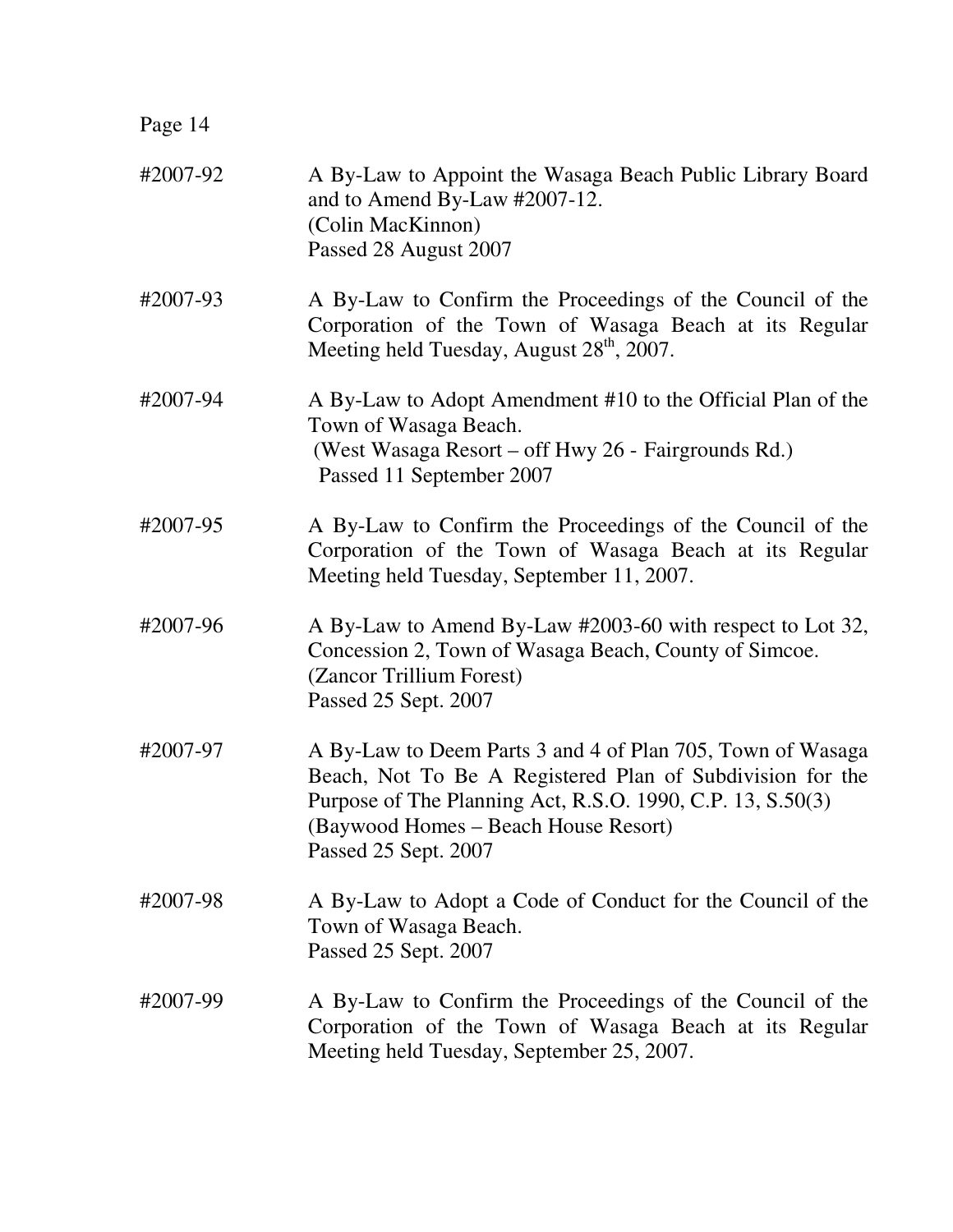Page 15 – 2007 By-Law Index

| #2007-100 | A By-Law to Appoint a Fire Chief<br>(Michael S. McWilliam)<br>Passed 9 Oct. 2007                                                                                                                                                                               |
|-----------|----------------------------------------------------------------------------------------------------------------------------------------------------------------------------------------------------------------------------------------------------------------|
| #2007-101 | A By-Law to Designate the Location of New 'Stop Signs'.<br>Passed 9 Oct. 2007                                                                                                                                                                                  |
| #2007-102 | A By-Law to Deem Parts of Plan 1033, Town of Wasaga<br>Beach, Not To Be A Registered Plan of Subdivision for the<br>Purpose of the Planning Act, R.S.O.1990, C.P. 13, S.50(3).<br>(DiPaola – 1246 & 1256 Mosley St.)<br>Passed 9 Oct. 2007                     |
| #2007-103 | A By-Law to Amend By-Law #2003-60 with respect to North<br>Half of Lot 25, Concession 6, Town of Wasaga Beach, County<br>of Simcoe.<br>(William Train)<br>Passed 9 Oct. 2007                                                                                   |
| #2007-104 | A By-Law to Amend By-Law #2003-60 with respect to Part<br>Lot 24, Concession 9, Part 1 of Plan 51R-15435, formerly in<br>the Township of Flos, Town of Wasaga Beach, County of<br>Simcoe.<br>(Parkbridge – Wasaga Country Life Phase 4c)<br>Passed 9 Oct. 2007 |
| #2007-105 | A By-Law to Confirm the Proceedings of the Council of the<br>Town of Wasaga Beach at it Regular Meeting held Tuesday,<br>October 9, 2007.                                                                                                                      |
| #2007-106 | A By-Law to Amend By-Law #2006-20 being a By-Law to<br>Govern the Proceedings of Council and its Committees.<br>(The Procedural By-Law)<br>Passed 23 Oct. 23, 2007                                                                                             |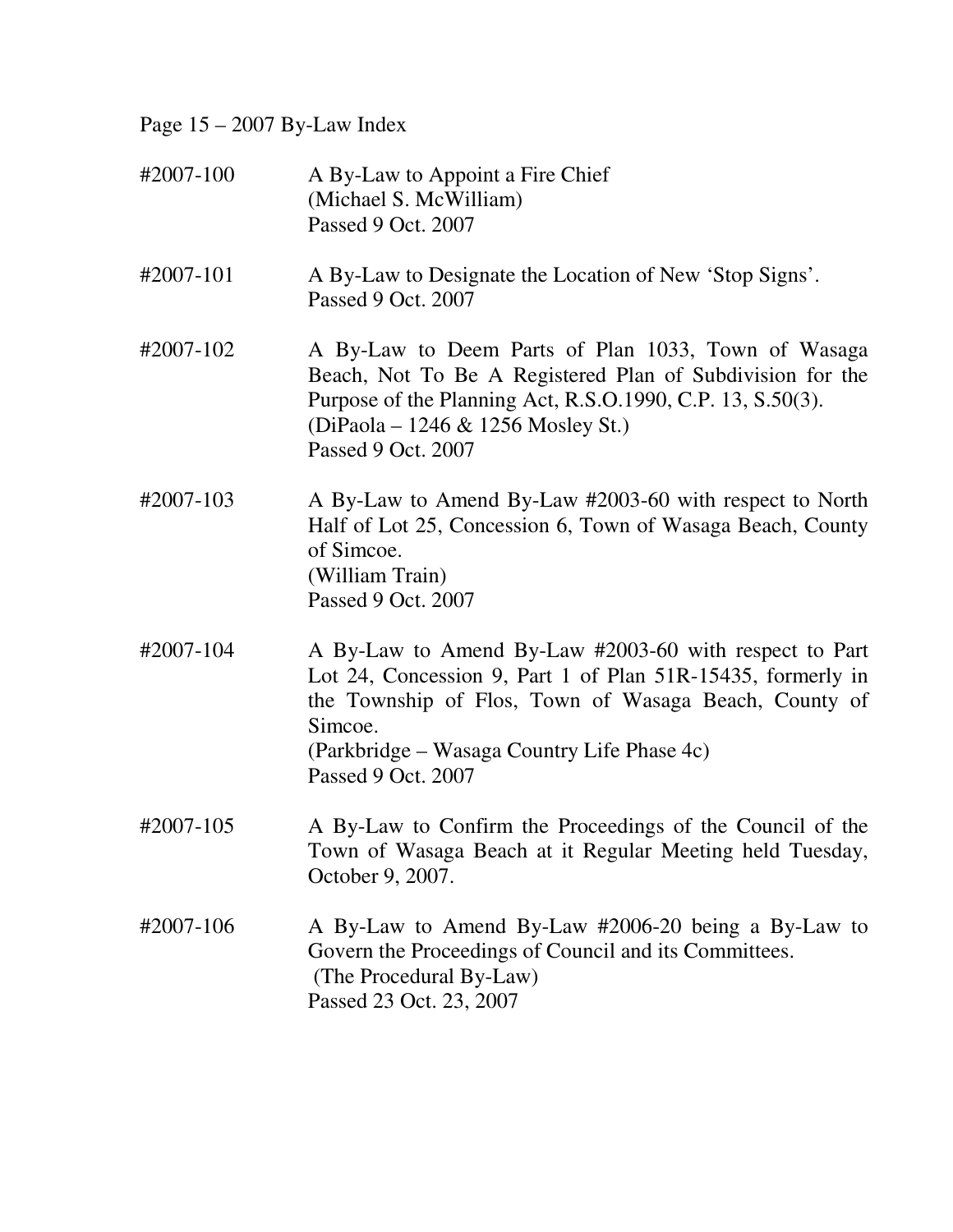Page 16 – 2007 By-Law Index

| #2007-107 | A By-Law to Adopt an Amendment to the Official Plan of the<br>Town of Wasaga Beach.<br>(OP Amendment $#11$ – New England Village – s/s RRW)<br>Passed 23 Oct. 2007                                                                                                                                                                                                                                            |
|-----------|---------------------------------------------------------------------------------------------------------------------------------------------------------------------------------------------------------------------------------------------------------------------------------------------------------------------------------------------------------------------------------------------------------------|
| #2007-108 | A By-Law to Amend By-Law #2003-60 with respect to Part of<br>the North Half of Lot 23, Concession 8 (Geographic Twp. of<br>Flos), Town of Wasaga Beach, County of Simcoe. (New<br>England Village $- s/s$ RRW)<br>Passed 23 Oct. 2007                                                                                                                                                                         |
| #2007-109 | A By-Law to Confirm the Proceedings of the Council of the<br>Town of Wasaga Beach at it Regular Meeting held Tuesday,<br>October 23, 2007.                                                                                                                                                                                                                                                                    |
| #2007-110 | A By-Law to Authorize the Construction of Water and Sewer<br>Servicing on Certain Streets, and to Authorize Financing of the<br>Costs of the said Capital Works.<br>(Hwy 26, $73^{\text{rd}}$ St. S, $74^{\text{th}}$ St. S., $75^{\text{th}}$ St. S., Robert St., Marilyn<br>Ave. S., George Ave., William Ave., Jack St., James Ave.,<br>Middlebrook Rd., Nottawa Rd., Bayview Ave.)<br>Passed 13 Nov. 2007 |
| #2007-111 | A By-Law to Amend By-Law #2003-60 with respect to Lot 87,<br>Plan 829, Town of Wasaga Beach, County of Simcoe.<br>(Simpson – Lift 'H'; 505 Oxbow Park Dr.)<br>Passed 13 Nov. 2007                                                                                                                                                                                                                             |
| #2007-112 | A By-Law to Amend By-Law #2003-60 with respect to Part of<br>Lot 26, Concession 9, formerly in the Township of Flos, Town<br>of Wasaga Beach, County of Simcoe.<br>(Parkbridge Office – River Road West)<br>Passed 13 Nov. 2007                                                                                                                                                                               |
| #2007-113 | A By-Law to Designate the Location of New 'Stop Signs'.<br>$(22nd$ St. N. at Dunkerron Ave.)<br>Passed 13 Nov. 2007                                                                                                                                                                                                                                                                                           |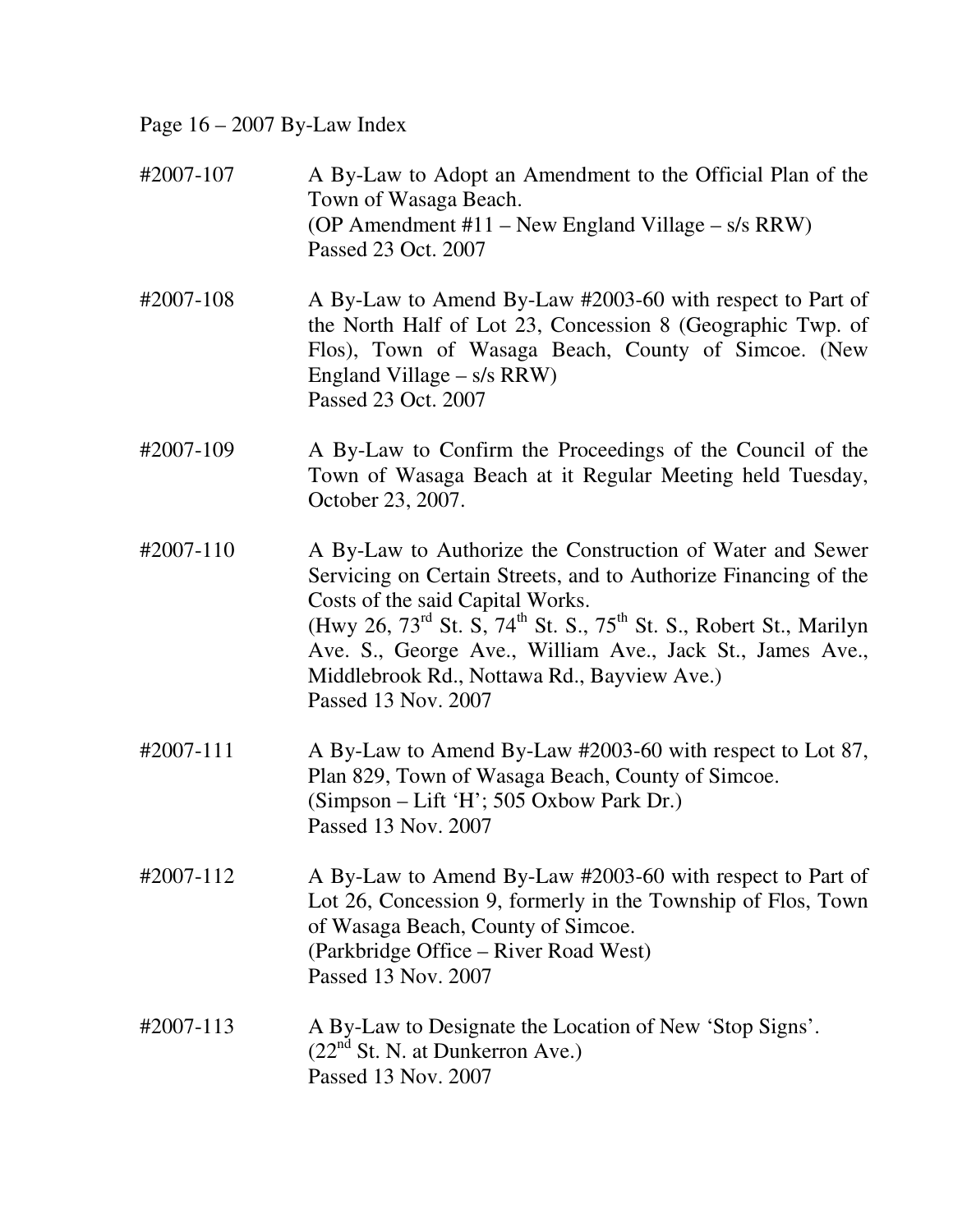Page 17 – 2007 By-Law Index

- #2007-114 A By-Law to Authorize Execution of an Energy Purchase Agreement between the Town of Wasaga Beach and Direct Energy Business Services Passed 13 Nov. 2007
- #2007-115 A By-Law to Confirm the Proceedings of the Council of the Corporation of the Town of Wasaga Beach at its Regular Meeting Held Tuesday, November 13, 2007.
- #2007-116 A By-Law to Appoint a Plans Examiner for the Town of Wasaga Beach. (Yvonne Hutchinson) Passed 27 Nov. 2007
- #2007-117 A By-Law to Assume Certain Streets and the Associated Services, in the Town of Wasaga Beach. (Baywood Homes – Marlwood 'Back 9' Subdivision) Passed 27 Nov. 2007
- #2007-118 A By-Law to Assume Certain Streets and the Associated Services, in the Town of Wasaga Beach. (Pine Valley Estates Subdivision – Phase 2) Passed 27 Nov. 2007
- #2007-119 A By-Law to Adopt an Amendment to the Official Plan of the Town of Wasaga Beach. (OPA 12 – Marocco – Sunnidale Rd. S. at Knox Rd. E.) Passed 27 Nov. 2007
- #2007-120 A By-Law to Amend By-Law #2003-60 with respect to Part of Road Lot 2 East of Sunnidale Road and West of the River, Concession 14, being part of the Township Lots 3 and 4, Concession 14, in the Geographic Township of Sunnidale, Town of Wasaga Beach, County of Simcoe. (Marocco – Sunnidale Rd. S. at Knox Rd. E.) Passed 27 Nov. 2007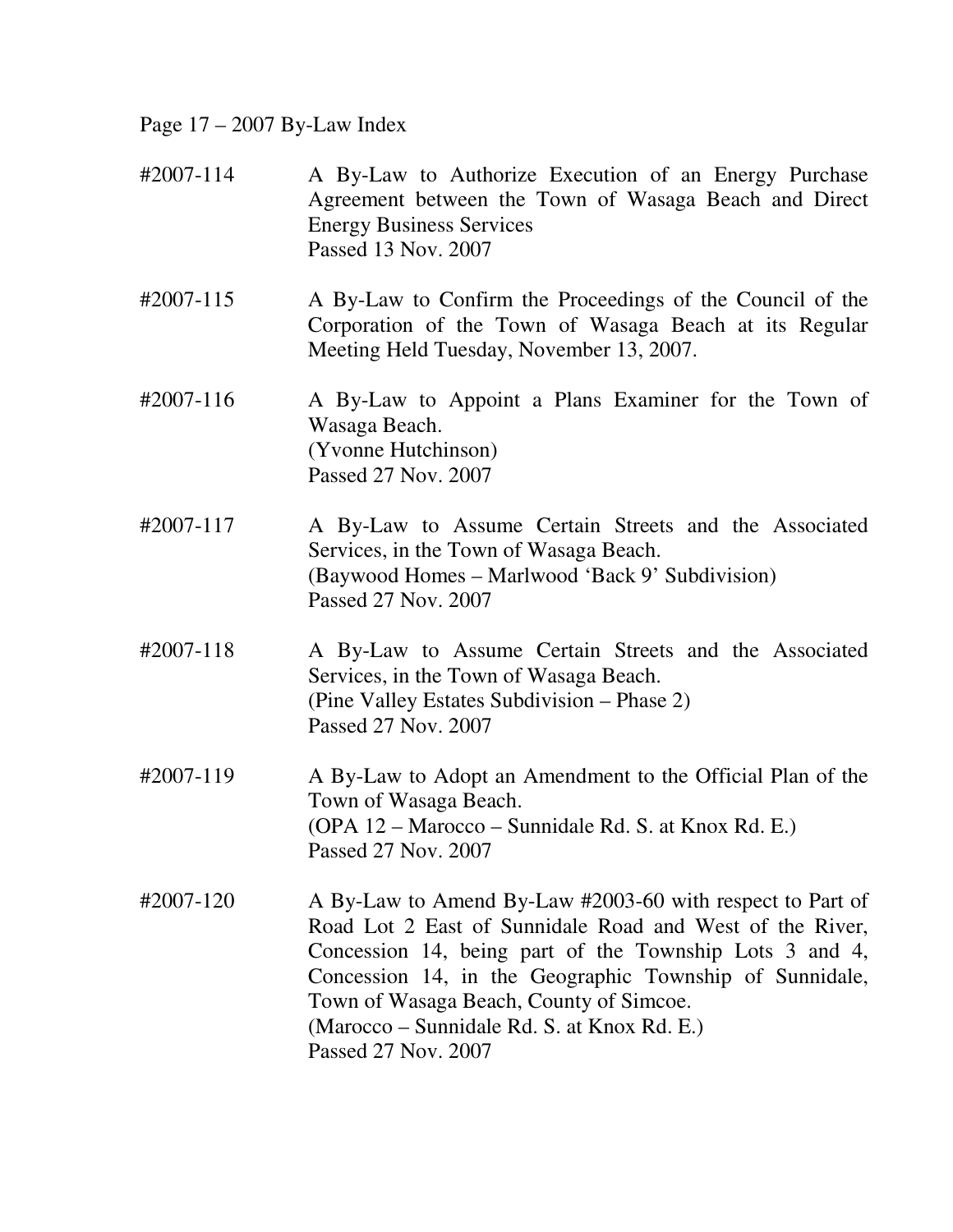Page 18 – 2007 By-Law Index

| #2007-121 | A By-Law to Adopt an Amendment to the Official Plan of the<br>Town of Wasaga Beach.<br>(OPA #13 – Molello – Mosley St. between $37^{th}$ & $38^{th}$ )<br>Passed 27 Nov. 2007                                                                                                                             |
|-----------|-----------------------------------------------------------------------------------------------------------------------------------------------------------------------------------------------------------------------------------------------------------------------------------------------------------|
| #2007-122 | A By-Law to Amend By-Law #2003-60 with respect to Lots 1<br>& 2, Registered Plan 835, and Lots 1,2 & 3, Registered Plan<br>1293, Town of Wasaga Beach, County of Simcoe.<br>(Molello – Mosley St. between $37^{\text{th}}$ & $38^{\text{th}}$ )<br>Passed 27 Nov. 2007                                    |
| #2007-123 | A By-Law to Amend By-Law #2003-60 Town of Wasaga<br>Beach Zoning By-Law.<br>(Accessory Building Height)<br>Passed 27 Nov. 2007                                                                                                                                                                            |
| #2007-124 | A By-Law to Amend By-Law #2003-60 with respect to Lots 3<br>& 4, Registered Plan 705, Town of Wasaga Beach, County of<br>Simcoe.<br>(Beach House Resort – 30 <sup>th</sup> St. at Shore Lane)<br>Passed 27 Nov. 2007                                                                                      |
| #2007-125 | A By-Law to Confirm the Proceedings of the Council of the<br>Corporation of the Town of Wasaga Beach at its Regular<br>Meeting held Tuesday, November 27 <sup>th</sup> , 2007.                                                                                                                            |
| #2007-126 | A By-Law to Amend By-Law #2003-60 with respect to Part of<br>Lots 4 and 5, Concession 15, Part 1, 51R-192323, Town of<br>Wasaga Beach, County of Simcoe.<br>(Drury Lift 'H', Knox Road East)<br>Passed 11 December 2007                                                                                   |
| #2007-127 | A By-Law to Repeal By-Law #2007-102 Being a By-Law<br>Deeming Parts of Plan 1033, Town of Wasaga Beach, Not To<br>Be A Registered Plan of Subdivision for the Purpose of the<br>Planning Act, R.S.O. 1990, C.P. 13, S.50(3).<br>(Repeal DiPaola Deeming By-Law – Mosley & RRW)<br>Passed 11 December 2007 |